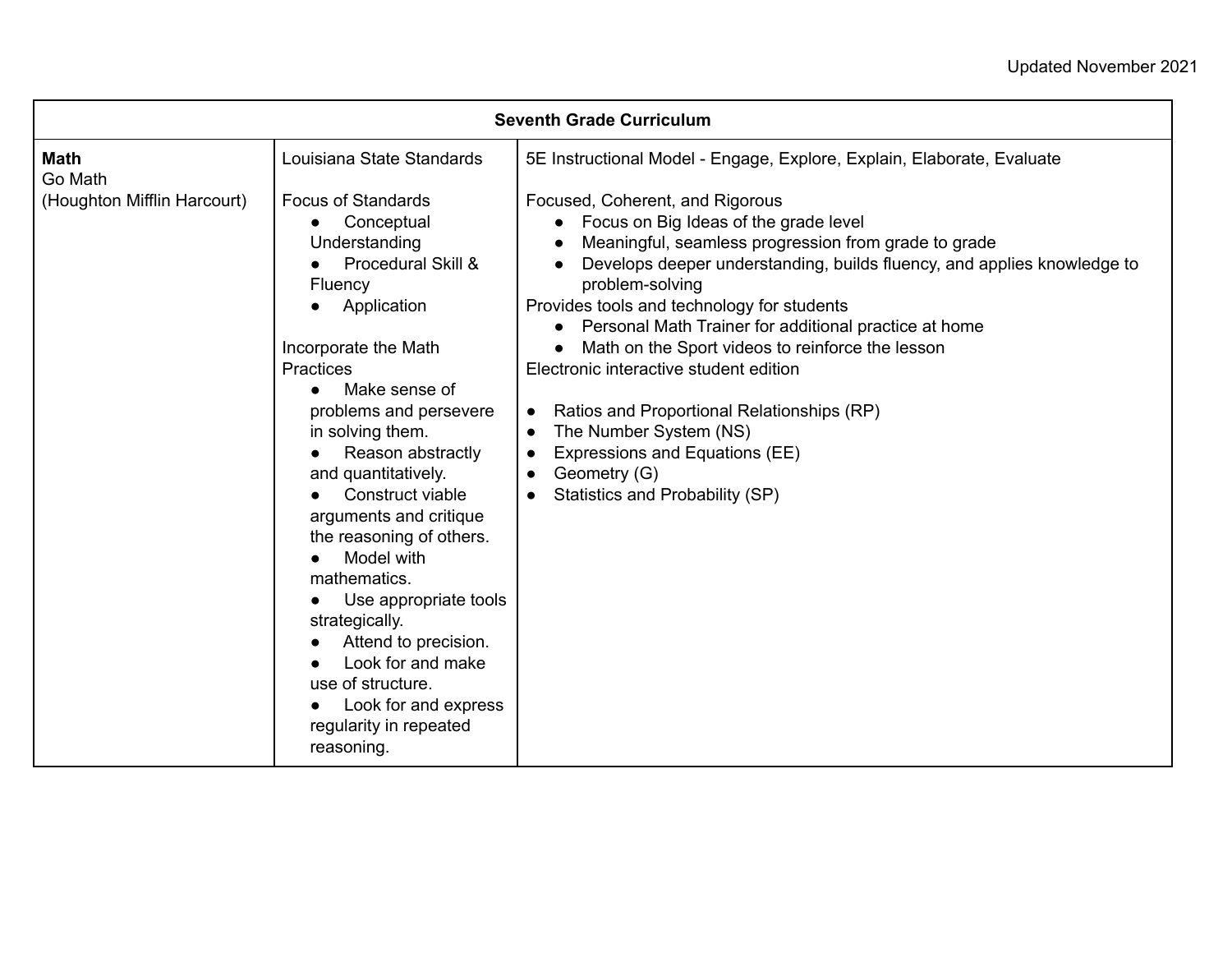| <b>Language Arts</b><br><b>Reading</b><br><b>Spelling</b><br>Wit & Wisdom | Louisiana State Standards<br>Louisiana ELA standards<br>provide appropriate content<br>for all grades, maintain high<br>expectations, and create a<br>logical connection of content<br>across and within grades.<br>The goal for students in<br>English language arts (ELA)<br>is to:<br>Read<br>$\bullet$<br>Understand complex,<br>grade-level texts<br><b>Express their</b><br>understanding of those texts<br>through writing and speaking. | Three guiding principles of Wit & Wisdom are:<br>Books not Basals: Teachers and students alike relate to the high quality,<br>$\bullet$<br>award-winning texts. Each module has an overriding essential question;<br>subsequent lessons have specific focusing questions.<br>Integrated not Isolated - Students develop skills in the four key areas of<br>$\bullet$<br>reading, writing, listening and speaking based on the topic of the unit and<br>within the core texts<br>Knowledge Building - Every module in each grade focuses on a topic while<br>$\bullet$<br>building background knowledge, vocabulary, and other essential literacy<br>skills.                                                                                                                                 |
|---------------------------------------------------------------------------|-------------------------------------------------------------------------------------------------------------------------------------------------------------------------------------------------------------------------------------------------------------------------------------------------------------------------------------------------------------------------------------------------------------------------------------------------|---------------------------------------------------------------------------------------------------------------------------------------------------------------------------------------------------------------------------------------------------------------------------------------------------------------------------------------------------------------------------------------------------------------------------------------------------------------------------------------------------------------------------------------------------------------------------------------------------------------------------------------------------------------------------------------------------------------------------------------------------------------------------------------------|
| <b>Writing</b>                                                            | IEW: Institute for Excellence<br>in Writing                                                                                                                                                                                                                                                                                                                                                                                                     | Scripted<br>$\bullet$<br>Versatile in line with reading curriculums/novels                                                                                                                                                                                                                                                                                                                                                                                                                                                                                                                                                                                                                                                                                                                  |
| <b>Fix It Grammar</b>                                                     | <b>IEW: Institute for Excellence</b><br>in Writing                                                                                                                                                                                                                                                                                                                                                                                              | Fix It! encourages students to immediately apply new grammar knowledge in<br>context, aiding in the transfer of grammar skills into their own writing.                                                                                                                                                                                                                                                                                                                                                                                                                                                                                                                                                                                                                                      |
| <b>Social Studies</b>                                                     | Louisiana State Standards<br>America History                                                                                                                                                                                                                                                                                                                                                                                                    | Applied to textbook resources from the American Revolution to Civil<br>War/Reconstruction.<br><b>Standard 1: Historical Thinking Skills</b><br>Students use information and concepts to interpret, analyze, and<br>$\bigcirc$<br>draw conclusions about United States history from 1763-1877.<br><b>Standard 2: Revolution and the New Nation</b><br>Students analyze the impact of key events, ideas, and people on the<br>$\circ$<br>economic, political, and social development of the United States from<br>1763-1800.<br><b>Standard 3: The Expanding Nation</b><br>Students analyze the impact of key events, ideas, and people on the<br>$\circ$<br>economic, political, and social development of the United States from<br>1800-1850.<br><b>Standard 4: War and Reconstruction</b> |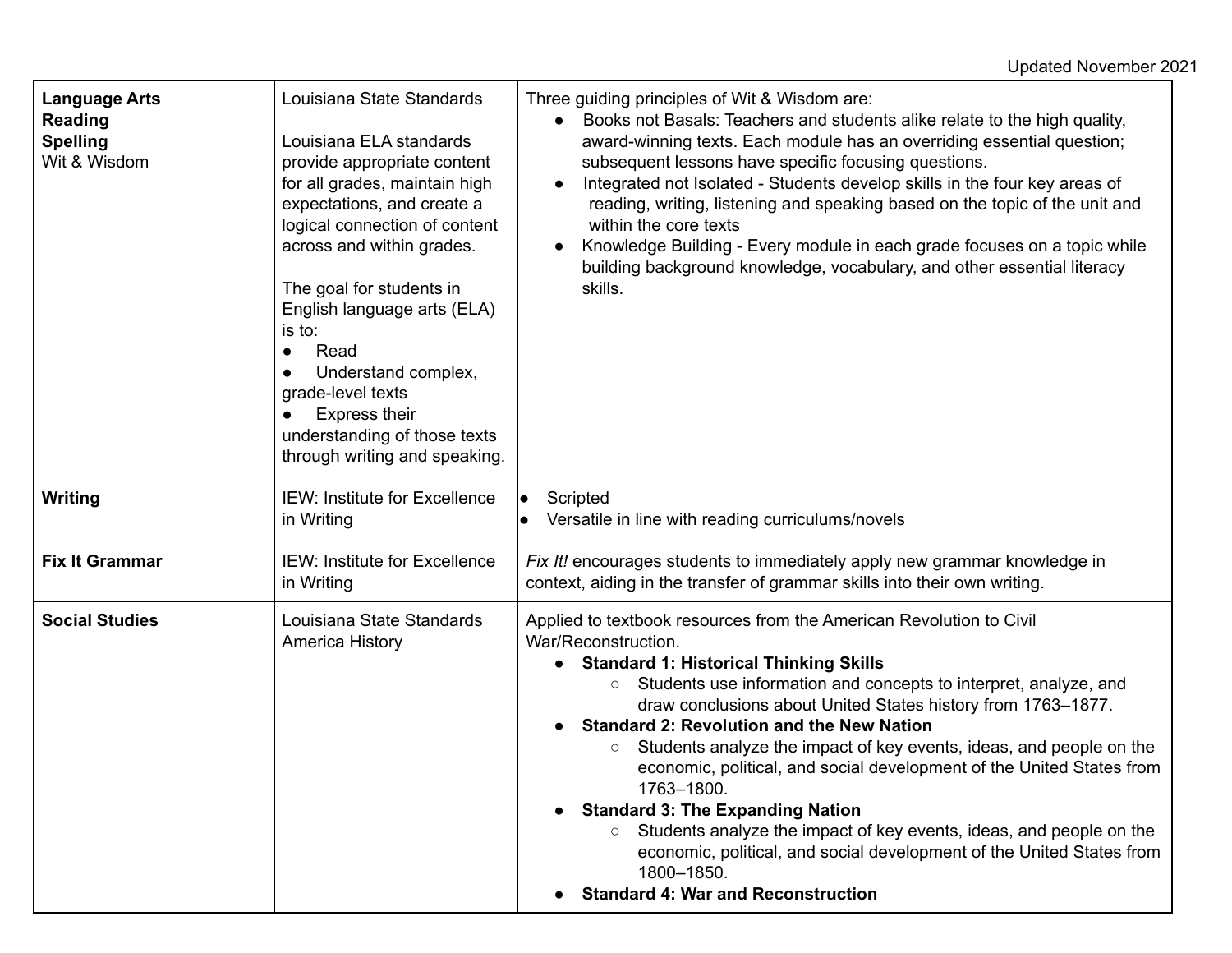| <b>Social Studies continued</b> |                                                                                                                                                                   | Students analyze key people, events, and ideas which led to the Civil<br>$\circ$<br>War and Reconstruction.<br><b>Standard 5: Geography Skills</b><br>Students analyze physical and political geography that influenced the<br>$\bigcirc$<br>growth of the United States from 1763–1877 using maps, charts,<br>graphs, databases, and other technological tools.<br><b>Standard 6: Immigration and Cultural Diversity</b><br>Students examine patterns of migration, immigration, and land use<br>$\circ$<br>that influenced the cultural development of the United States from<br>1763-1877.<br><b>Standard 7: Environment</b><br>Students identify and describe how physical environments influenced<br>$\bigcirc$<br>the economic, political, and cultural development of the United States<br>from 1763-1877.<br>Standard 8: Government: Purposes, Foundation, and Structure<br>Students understand the purposes, foundation, and structure of the<br>$\bigcirc$<br>United States government.<br><b>Standard 9: Global Awareness</b><br>Students develop an understanding of United States foreign policy<br>$\circ$<br>from 1763–1877 by evaluating the influence of key historic events,<br>people, and ideas.<br><b>Standard 10: Civic Literacy</b><br>Students examine the roles, rights, and responsibilities of citizenship<br>$\circ$<br>in order to develop civic literacy.<br><b>Standard 11: Resources, Interdependence, and Decision-Making</b><br>Students examine the development and interdependence of the<br>$\circ$<br>United States economy from 1763-1877. |
|---------------------------------|-------------------------------------------------------------------------------------------------------------------------------------------------------------------|-----------------------------------------------------------------------------------------------------------------------------------------------------------------------------------------------------------------------------------------------------------------------------------------------------------------------------------------------------------------------------------------------------------------------------------------------------------------------------------------------------------------------------------------------------------------------------------------------------------------------------------------------------------------------------------------------------------------------------------------------------------------------------------------------------------------------------------------------------------------------------------------------------------------------------------------------------------------------------------------------------------------------------------------------------------------------------------------------------------------------------------------------------------------------------------------------------------------------------------------------------------------------------------------------------------------------------------------------------------------------------------------------------------------------------------------------------------------------------------------------------------------------------------------------------------------------------------|
| <b>Science</b>                  | <b>Science Dimensions</b><br>(Houghton Mifflin Harcourt)<br><b>NGSS (Next Generation</b><br>Science Standards)<br>Selected lessons of<br><b>Generation Genius</b> | Use 5 E model - parallels Go Math.<br>5 Es: Engage, Explore, Explain, Elaborate, & Evaluate<br>lo<br>Overall Program Philosophy:<br>Integrate the Three Dimensions Science Learning<br>$\circ$<br><b>Science and Engineering Practices</b><br>$\bullet$<br><b>Disciplinary Core Ideas</b><br><b>Crosscutting Concepts</b><br>Investigation-driven activities and labs<br>As opposed to worksheets, students will engage in writing journals,<br>reports, posters, and media presentations                                                                                                                                                                                                                                                                                                                                                                                                                                                                                                                                                                                                                                                                                                                                                                                                                                                                                                                                                                                                                                                                                         |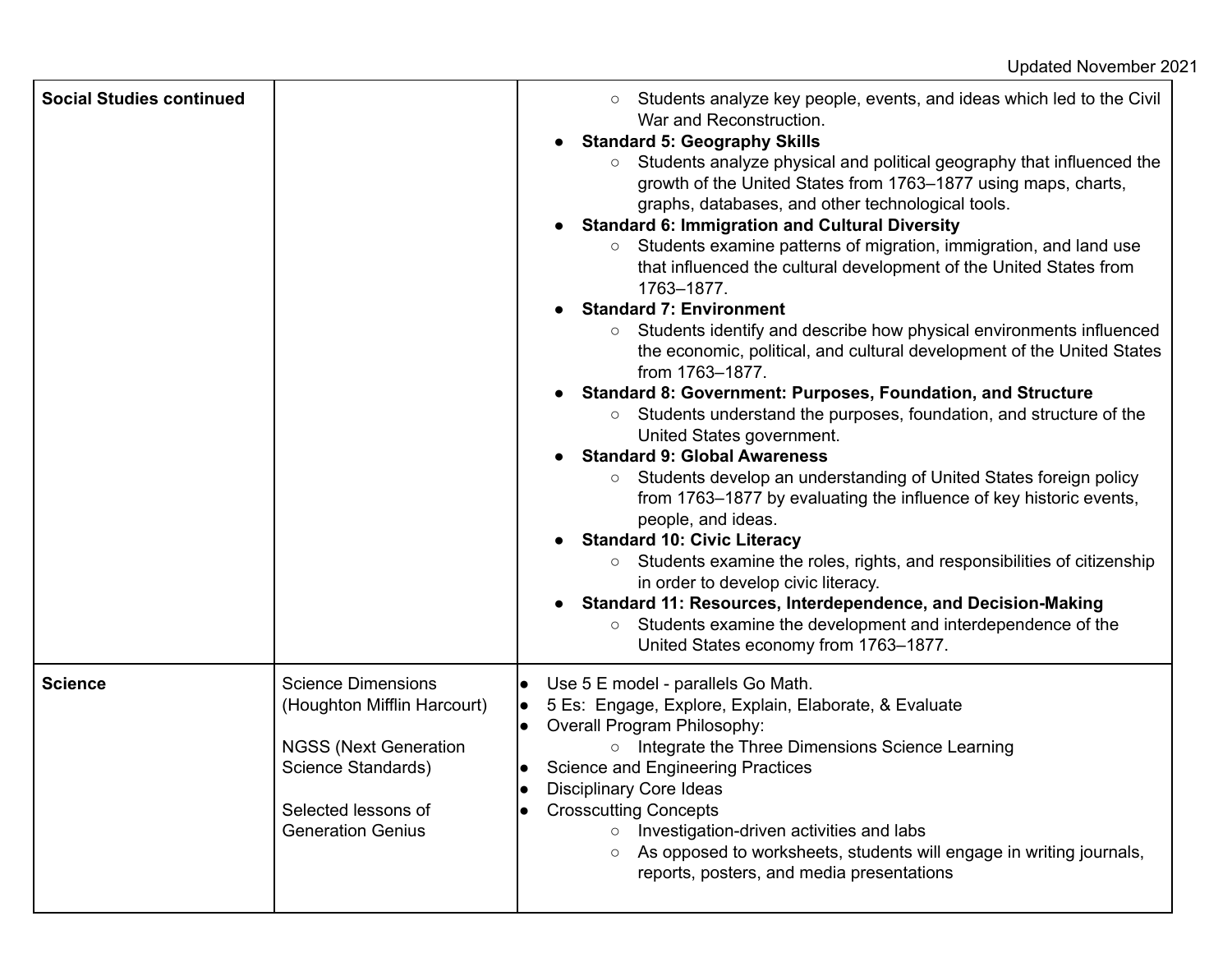| <b>Science continued</b> |                                                                     | As opposed to rote memorization, students use facts and terminology<br>$\circ$<br>learned as needed while developing explanations and designing<br>solutions supported by evidence-based arguments and reasoning<br>Instead of teachers giving every step, students are given the<br>$\circ$<br>resources to design a plan, test a plan, make conclusions, etc.<br>Moving forward<br>We are using evidence-based notebooks, forming own questions and<br>$\circ$<br>conjectures prior to learning and revisiting at the end to confirm,<br>reject, or edit original thinking<br>Most labs are virtual<br>$\circ$<br>Funding available to make labs more interactive and hands-on -<br>$\circ$<br>moving these directions given stability of a teacher with experience<br>with this program                                                                |
|--------------------------|---------------------------------------------------------------------|-----------------------------------------------------------------------------------------------------------------------------------------------------------------------------------------------------------------------------------------------------------------------------------------------------------------------------------------------------------------------------------------------------------------------------------------------------------------------------------------------------------------------------------------------------------------------------------------------------------------------------------------------------------------------------------------------------------------------------------------------------------------------------------------------------------------------------------------------------------|
| <b>Theology</b>          | We Believe- We Live Our<br>Faith As Disciples of Jesus<br>(Sadlier) | Daily Prayer<br>$\bullet$<br>Prayers Learned<br>$\bullet$<br>Sign of the Cross<br>$\circ$<br>The Lord's Prayer<br>$\circ$<br><b>Hail Mary</b><br>$\circ$<br>Glory Be<br>$\circ$<br><b>Grace before Meals</b><br>Angel of God Prayer<br>$\circ$<br>Mass responses<br>$\circ$<br><b>Act of Contrition</b><br>$\circ$<br>Trinity<br>$\circ$<br>Apostles' Creed<br>$\circ$<br><b>Great Commandment</b><br>$\circ$<br><b>Ten Commandments</b><br>$\circ$<br>Locate Bible passages by book, chapter, and verse<br>$\circ$<br><b>Liturgical Year</b><br>$\circ$<br>Sacraments<br>$\circ$<br>Gifts of the Holy Spirit<br>$\circ$<br>Order of the Mass<br>$\circ$<br>Prayer to the Holy Spirit<br>О<br><b>Eucharistic Adoration</b><br>$\circ$<br>Holy Days of Obligation<br><b>Beatitudes</b><br>Nicene Creed<br>$\circ$<br><b>Old Testament Books</b><br>$\circ$ |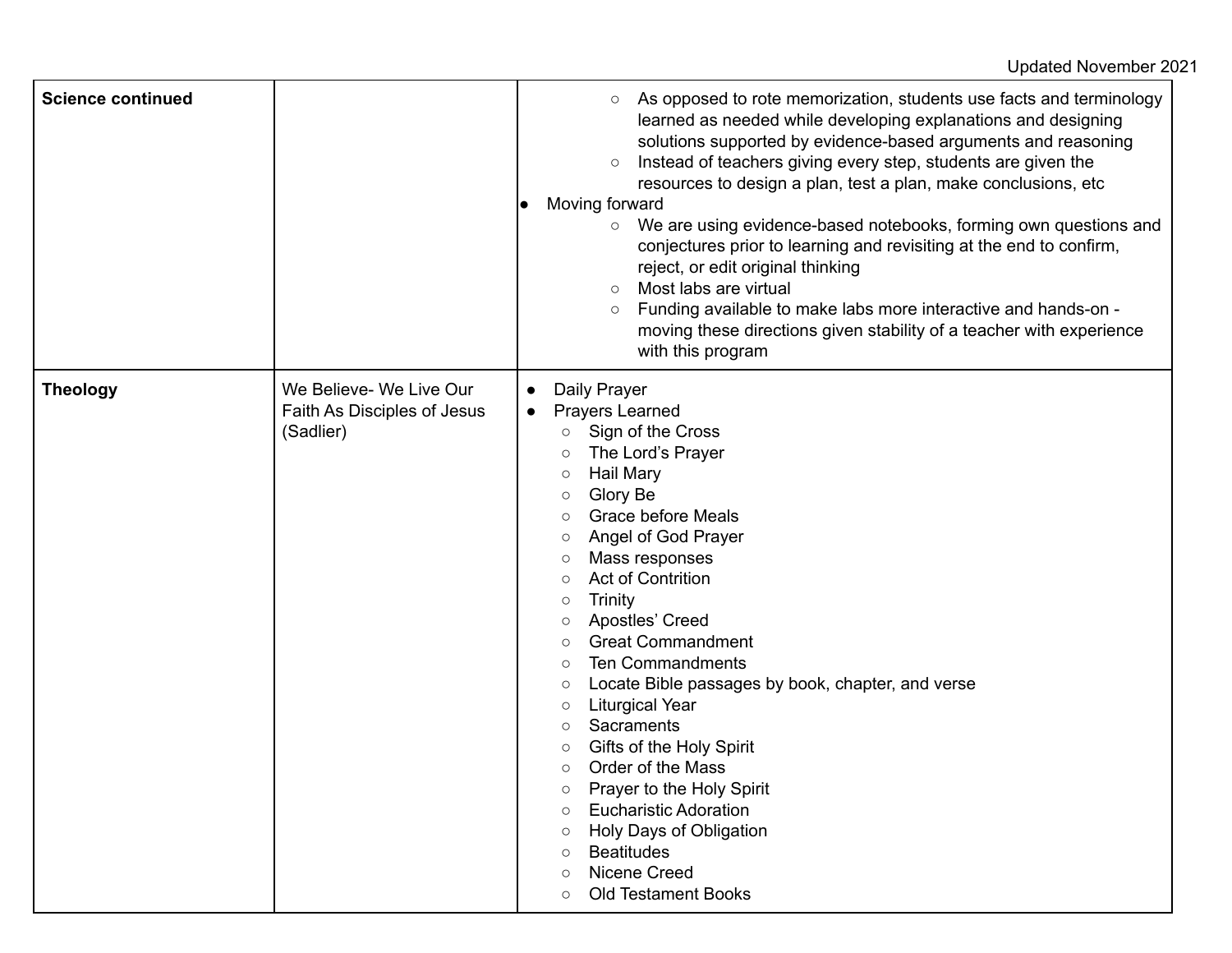## Updated November 2021

| <b>Theology continued</b> | Virtues in Practice<br>Theology of the Body | <b>Stations of the Cross</b><br>O<br>New Commandment<br><b>New Testament Books</b><br>Mysteries of the Rosary<br>$\circ$<br>Two Class Masses (Participants)<br>$\bullet$<br><b>Weekly Mass</b><br>$\bullet$<br>First & Third Friday Rosary<br><b>First Thursday Adoration</b><br>$\bullet$<br><b>Blessing of the Pets</b><br>$\bullet$<br>Blessing of the Tombs<br><b>Blessing of the Throats</b><br>St. Joseph's Altar Presentation<br>The way of the Cross<br>$\bullet$<br><b>Community Service Projects</b><br>Passion Play (Participants)<br>$\bullet$<br><b>Yearly Retreat</b><br>$\bullet$<br>Convocation (Weekly)<br>$\bullet$<br>Eucharistic Adoration (Monthly)<br>The Virtues in Practice Program focuses on the same virtue school-wide for a month<br>at a time. It covers 27 virtues over a three-year cycle, with 81 saints held as models<br>of the virtues. The years focus on the Year of Faith, Year of Hope, and Year of<br>Charity. |
|---------------------------|---------------------------------------------|---------------------------------------------------------------------------------------------------------------------------------------------------------------------------------------------------------------------------------------------------------------------------------------------------------------------------------------------------------------------------------------------------------------------------------------------------------------------------------------------------------------------------------------------------------------------------------------------------------------------------------------------------------------------------------------------------------------------------------------------------------------------------------------------------------------------------------------------------------------------------------------------------------------------------------------------------------|
| <b>Testing</b>            | <b>ACT Aspire Testing</b>                   | ACT Aspire is an assessment system that measures academic achievement<br>in English, Math, Reading, Science, and Writing in grades 3 through 10.<br>Highlights progress toward the ACT College and Career Readiness<br>٠<br>Standards and Benchmarks.<br>Connects a student's score to specific skills and knowledge important for<br>college and work success.<br>Connects students' performance with reading benchmarks.<br>Identifies students in need of intervention and enrichment opportunities.<br>Interim Tests administered two to three times per year in English, Math,<br>Reading, and Science<br>Summative Test administered in the Spring in English, Math, Reading,<br>Science, and Writing.                                                                                                                                                                                                                                            |
|                           | <b>STAR Reading</b>                         | STAR Reading is an assessment of reading comprehension and skills for                                                                                                                                                                                                                                                                                                                                                                                                                                                                                                                                                                                                                                                                                                                                                                                                                                                                                   |